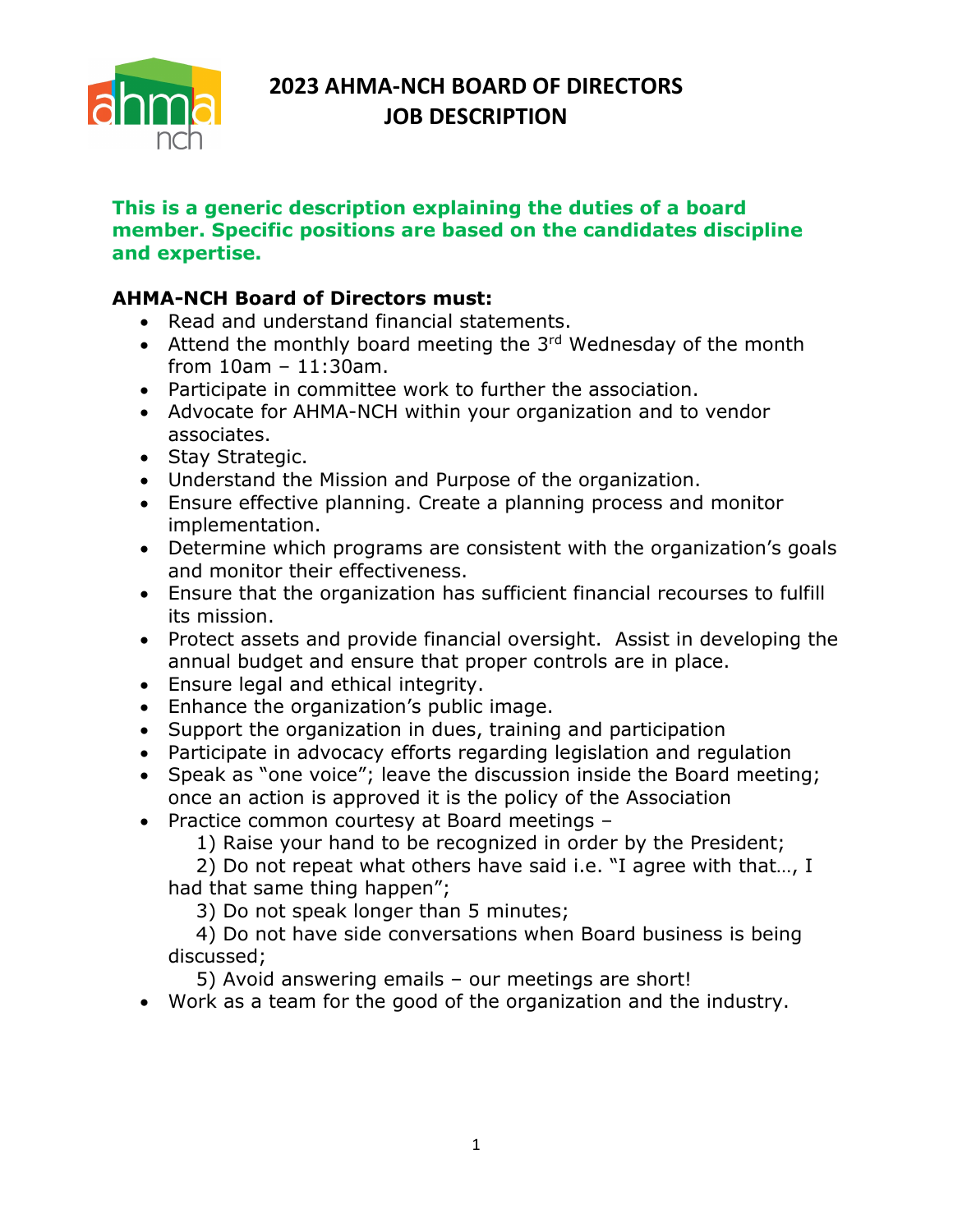

## **AHMA-NCH 2023 Board of Directors Candidate Application**

I hereby recommend the following individual for the Nominating Committee's consideration as a candidate for the 2023 AHMA-NCH Board of Directors. (Please feel free to nominate yourself):

Application deadline: Friday, July 15, 2022

(Please copy this form for additional nominees.)

| Telephone: Day _______________________ Evening _________________________________          |  |
|-------------------------------------------------------------------------------------------|--|
|                                                                                           |  |
|                                                                                           |  |
| Dlease identify the considio leadership etrapathe the nomines necessages. Dlease describe |  |

Please identify the specific leadership strengths the nominee possesses. Please describe 

|                                            | <u> 1990 - John Harry Harry Harry Harry Harry Harry Harry Harry Harry Harry Harry Harry Harry Harry Harry Harry</u> |
|--------------------------------------------|---------------------------------------------------------------------------------------------------------------------|
|                                            |                                                                                                                     |
|                                            |                                                                                                                     |
|                                            |                                                                                                                     |
|                                            |                                                                                                                     |
|                                            |                                                                                                                     |
|                                            |                                                                                                                     |
|                                            |                                                                                                                     |
|                                            |                                                                                                                     |
|                                            |                                                                                                                     |
| Professional background:                   |                                                                                                                     |
| _ For-profit business                      | _ Non-profit organization                                                                                           |
| _Government service                        | _ Tax credit properties                                                                                             |
| _HUD programs                              |                                                                                                                     |
| _ Market-rate properties                   |                                                                                                                     |
|                                            |                                                                                                                     |
| Areas of expertise:                        |                                                                                                                     |
|                                            | □ Section 202, □ Section 221, □ Section 236, □ Section 8, □ Tax Credits, □ Bond (Financing)                         |
|                                            |                                                                                                                     |
|                                            |                                                                                                                     |
| Other affiliations and political contacts: |                                                                                                                     |